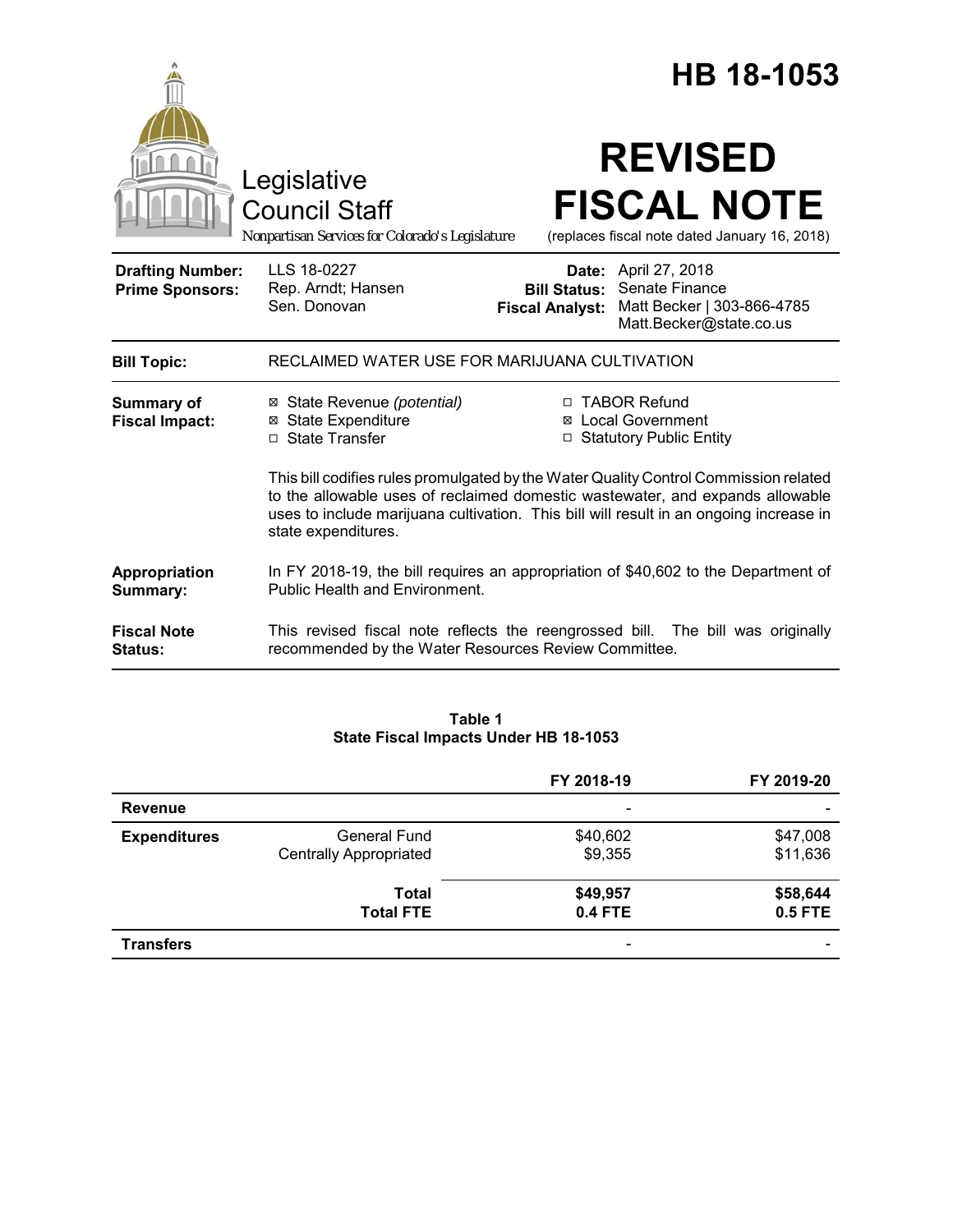April 27, 2018

## **Summary of Legislation**

This bill codifies rules promulgated by the Water Quality Control Commission (WQCC) within the Colorado Department of Public Health and Environment (CDPHE) related to the allowable uses of reclaimed domestic wastewater, and expands allowable uses to include marijuana cultivation. In addition, the bill defines three categories of water quality standards.

The WQCC may promulgate rules related to reclaimed wastewater on or before December 31, 2019. If the WQCC finds that the standards and categories in the bill are not protective of public health and identifies either: (1) a documented incident of microbial disease that likely originates from reclaimed wastewater; or (2) a peer-reviewed published article that identifies a potential public health risk posed by the use of reclaimed wastewater, it may promulgate more stringent rules. The WQCC is also authorized to:

- create new categories of water quality standards;
- recategorize any of the allowable uses to a less stringent category; and
- authorize additional uses.

Following a stakeholder process, the Water Quality Control Division (WQCD) within CDPHE is authorized to develop policy, guidance, or best management practices related to reclaimed wastewater. It is also authorized to grant variances from the standards if the proposed usage will sufficiently protect public health and the environment.

#### **Background**

Under current law, reclaimed domestic wastewater is wastewater that has received treatment for subsequent reuses other than drinking. The Colorado Water Quality Control Act authorized the WQCC to promulgate control regulations to describe requirements, prohibitions, standards, and concentration limitations on the reuse of reclaimed domestic wastewater that will protect public health and encourage reuse. Regulation 84, also known as the Reclaimed Water Control Regulation, was adopted by the WQCC in October 2000, and was amended in 2004, 2005, 2007, and 2013.

Regulation 84 establishes treatment requirements for the use of reclaimed wastewater for irrigation, fire protection, industrial uses, and certain other commercial uses. CDPHE reviews applications from reclaimed wastewater systems and user plans to determine whether they meet the requirements of the regulation. If the requirements are met, CDPHE issues notices of authorization. CDPHE also reviews annual reports, considers requests for variances, conducts inspections, and enforces the requirements of Regulation 84. Existing department resources for the program are approximately 1.2 FTE.

State law allows the WQCD to collect fees for regulated reclaimed wastewater systems. The fees currently range from \$450 to \$6,300 per year, depending on the capacity of the treatment facility. Individual end users of reclaimed wastewater systems are not currently charged fees by the division.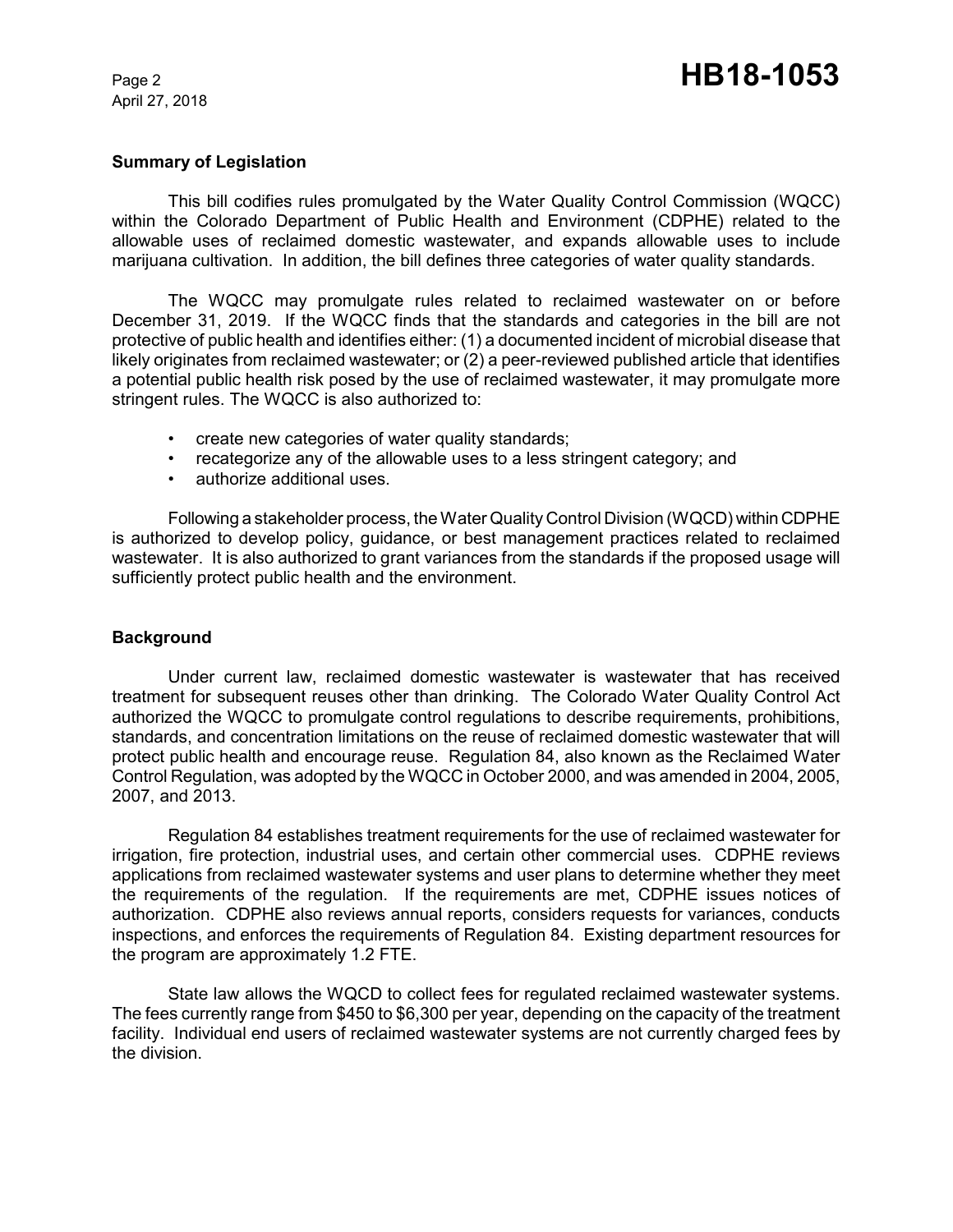April 27, 2018

#### **State Revenue**

While this bill does not change the existing fee structure to offset expenditures, state revenue will increase if and when new reclaimed wastewater treatment plants are constructed as a result of this bill. Existing reclaimed wastewater systems may also have existing capacity to allow for the expanded uses in this bill.

## **State Expenditures**

This bill increases expenditures for CDPHE by \$49,957 and 0.4 FTE in FY 2018-19, and by \$58,644 and 0.5 FTE in FY 2019-20 and beyond.

CDPHE will utilize one half-time Environmental Protection Specialist II (0.5 FTE) to regulate the expanded uses, prorated to 0.4 to account for the General Fund paydate shift in FY 2018-19. The additional workload includes providing guidance to regulated entities, reviewing letters of intent and user plans, data entry, record keeping, drafting notices of authorization, developing forms and guidance documents, conducting inspections, drafting inspection reports, identifying noncompliance issues, reviewing noncompliance responses, responding to complaints, providing information to the public, and training. The fiscal note includes \$4,000 in travel costs annually based on 10 trips averaging two nights each at a rate of \$400 per trip for compliance oversight and compliant response, technical assistance and training, and coordination meetings. Program costs are shown in Table 2 and explained below.

|                                                    | FY 2018-19 | FY 2019-20 |
|----------------------------------------------------|------------|------------|
| Department of Public Health and Environment        |            |            |
| <b>Personal Services</b>                           | \$31,899   | \$42,533   |
| <b>Operating Expenses and Capital Outlay Costs</b> | \$4,703    | \$475      |
| Travel                                             | \$4,000    | \$4,000    |
| Centrally Appropriated Costs*                      | \$9,355    | \$11,636   |
| FTE - Personal Services                            | $0.4$ FTE  | $0.5$ FTE  |
| <b>Total Cost</b>                                  | \$49,957   | \$58,644   |
| <b>Total FTE</b>                                   | $0.4$ FTE  | 0.5 FTE    |

#### **Table 2 Expenditures Under HB 18-1053**

 *\* Centrally appropriated costs are not included in the bill's appropriation.*

**Centrally appropriated costs.** Pursuant to a Joint Budget Committee policy, certain costs associated with this bill are addressed through the annual budget process and centrally appropriated in the Long Bill or supplemental appropriations bills, rather than in this bill. These costs, which include employee insurance and supplemental employee retirement payments, are estimated to be \$9,355 in FY 2018-19 and \$11,636 in FY 2019-20.